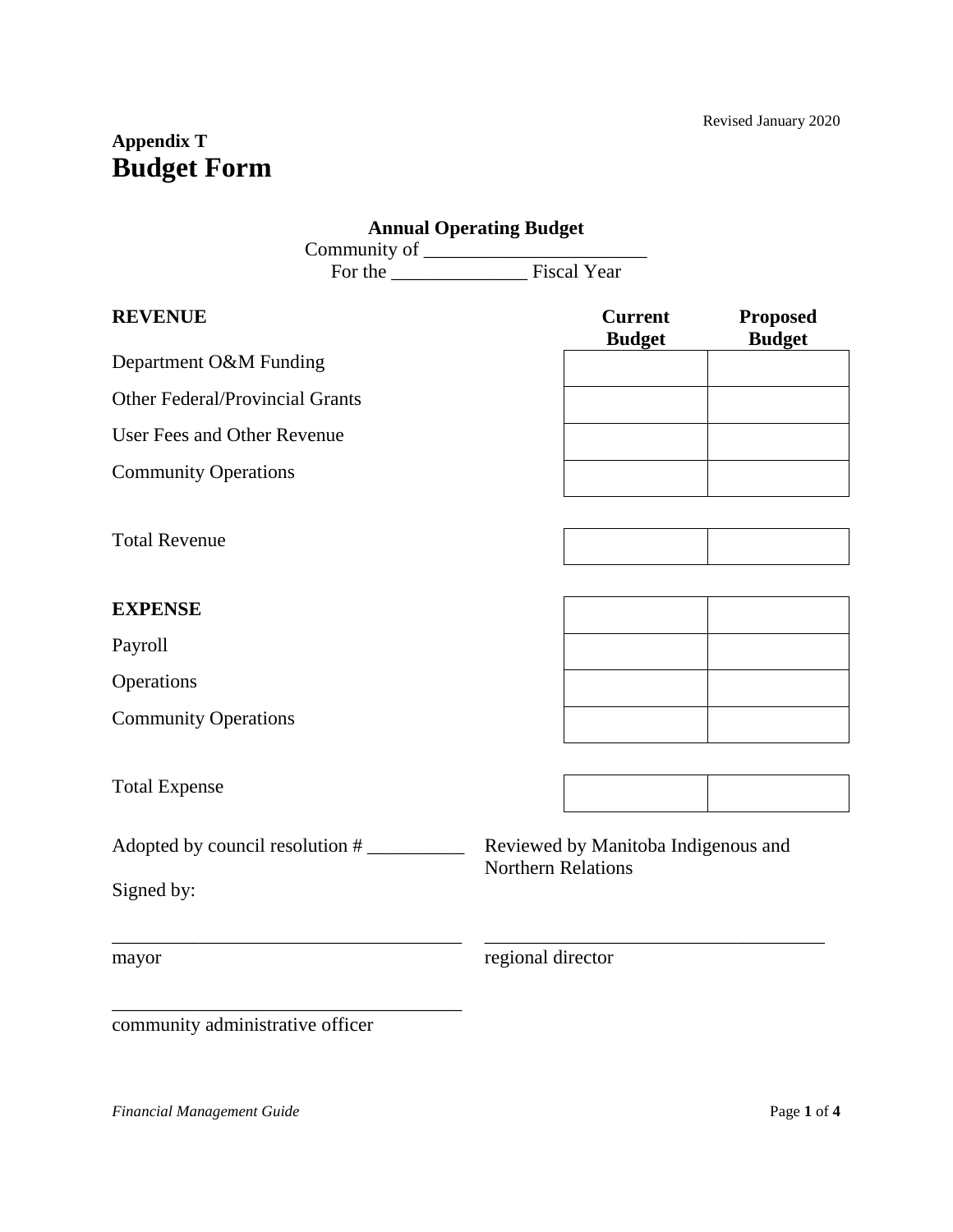|      |                                              |                | Revised January 2020 |  |  |
|------|----------------------------------------------|----------------|----------------------|--|--|
|      | <b>REVENUE</b>                               | <b>Current</b> | <b>Proposed</b>      |  |  |
|      |                                              | <b>Budget</b>  | <b>Budget</b>        |  |  |
| 4000 | <b>Department O&amp;M Funding</b>            |                |                      |  |  |
| 4010 | Core Funding                                 |                |                      |  |  |
| 4020 | <b>Operating Reserve</b>                     |                |                      |  |  |
| 4030 | <b>NACC</b>                                  |                |                      |  |  |
| 4040 | <b>Supplemental Funding</b>                  |                |                      |  |  |
| 4099 | <b>Total Department O&amp;M Funding</b>      |                |                      |  |  |
| 4100 | <b>Other Federal/Provincial Grants</b>       |                |                      |  |  |
| 4110 | <b>Municipal Operating</b>                   |                |                      |  |  |
| 4149 | <b>Total Unconditional Grants</b>            |                |                      |  |  |
| 4160 | Municipal Improvement Fund                   |                |                      |  |  |
| 4089 | <b>Total Conditional Grants</b>              |                |                      |  |  |
| 4199 | <b>Total Other Federal/Provincial Grants</b> |                |                      |  |  |
| 4300 | <b>User Fees and Other Revenue</b>           |                |                      |  |  |
| 4310 | Municipal Tax                                |                |                      |  |  |
| 4320 | Water and Wastewater Services                |                |                      |  |  |
| 4330 | <b>Solid Waste Services</b>                  |                |                      |  |  |
| 4340 | Rentals                                      |                |                      |  |  |
| 4350 | Licences/Permits/Fees                        |                |                      |  |  |
| 4360 | Interest                                     |                |                      |  |  |
| 4370 | Gifts/Donations                              |                |                      |  |  |
| 4399 | <b>Total User Fees and Other Revenue</b>     |                |                      |  |  |
|      |                                              |                |                      |  |  |
| 4600 | <b>Community Operations</b>                  |                |                      |  |  |
|      |                                              |                |                      |  |  |
|      |                                              |                |                      |  |  |

**Total Community Operations**

\_\_\_\_\_\_\_\_\_\_\_\_\_\_\_\_\_\_\_\_\_\_\_\_\_\_\_\_\_\_\_\_\_\_\_\_\_\_\_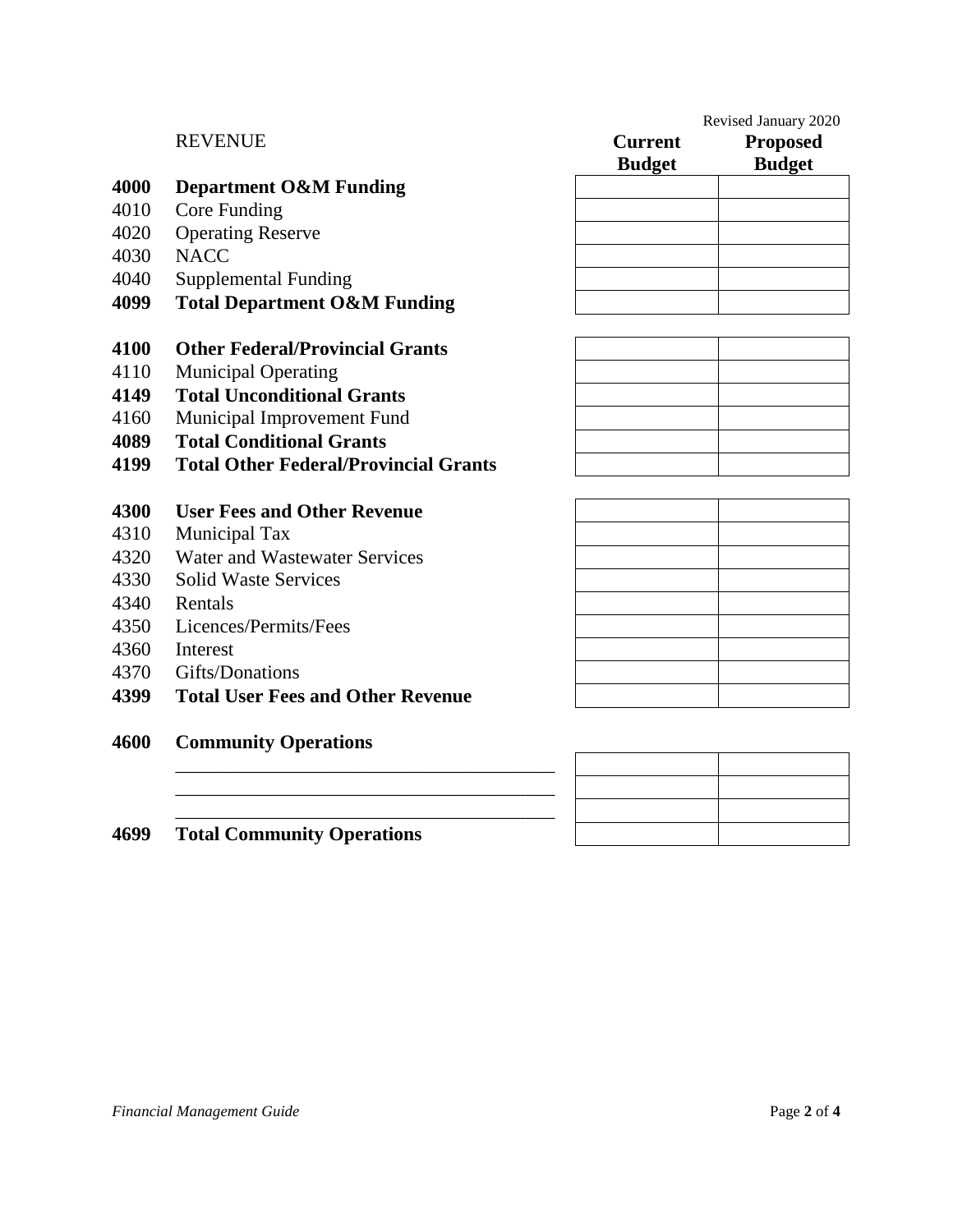|      |                                        |                | Revised January 2020 |  |  |  |  |
|------|----------------------------------------|----------------|----------------------|--|--|--|--|
|      | <b>EXPENSE</b>                         | <b>Current</b> | <b>Proposed</b>      |  |  |  |  |
|      |                                        | <b>Budget</b>  | <b>Budget</b>        |  |  |  |  |
| 5001 | <b>Payroll</b>                         |                |                      |  |  |  |  |
| 5010 | Wages                                  |                |                      |  |  |  |  |
| 5050 | <b>Council Honorariums</b>             |                |                      |  |  |  |  |
| 5080 | Other                                  |                |                      |  |  |  |  |
| 5099 | <b>Total Payroll</b>                   |                |                      |  |  |  |  |
| 5100 | <b>Operations</b>                      |                |                      |  |  |  |  |
| 5110 | <b>Bank/Late Fees/Interest</b>         |                |                      |  |  |  |  |
| 5120 | <b>Election Expense</b>                |                |                      |  |  |  |  |
| 5130 | Postage/Freight                        |                |                      |  |  |  |  |
| 5140 | Phone/Fax/Internet                     |                |                      |  |  |  |  |
| 5150 | Accounting/Auditing/Legal              |                |                      |  |  |  |  |
| 5160 | <b>Bad Debt Expense</b>                |                |                      |  |  |  |  |
| 5170 | Memberships/Registration Fees          |                |                      |  |  |  |  |
| 5180 | <b>Grants and Donations</b>            |                |                      |  |  |  |  |
| 5190 | Training                               |                |                      |  |  |  |  |
| 5200 | Travel                                 |                |                      |  |  |  |  |
| 5310 | <b>Road Maintenance</b>                |                |                      |  |  |  |  |
| 5320 | Site Maintenance                       |                |                      |  |  |  |  |
| 5330 | <b>Building Maintenance</b>            |                |                      |  |  |  |  |
| 5340 | <b>Equipment Rental</b>                |                |                      |  |  |  |  |
| 5350 | <b>Equipment Maintenance</b>           |                |                      |  |  |  |  |
| 5360 | Pump Replacement                       |                |                      |  |  |  |  |
| 5370 | Equipment                              |                |                      |  |  |  |  |
| 5380 | Supplies                               |                |                      |  |  |  |  |
| 5390 | Hydro                                  |                |                      |  |  |  |  |
| 5400 | Fuel                                   |                |                      |  |  |  |  |
| 5410 | Licences and Insurance                 |                |                      |  |  |  |  |
| 5420 | Chemicals                              |                |                      |  |  |  |  |
| 5430 | Testing                                |                |                      |  |  |  |  |
| 5440 | Water and Wastewater Line Repairs      |                |                      |  |  |  |  |
| 5490 | <b>Other Operations</b>                |                |                      |  |  |  |  |
|      | <b>Amount Towards Deficit Recovery</b> |                |                      |  |  |  |  |
| 5499 | <b>Total Operations</b>                |                |                      |  |  |  |  |
| 5600 | <b>Community Operations</b>            |                |                      |  |  |  |  |
|      |                                        |                |                      |  |  |  |  |
|      |                                        |                |                      |  |  |  |  |
|      |                                        |                |                      |  |  |  |  |

## **Total Community Operations**

\_\_\_\_\_\_\_\_\_\_\_\_\_\_\_\_\_\_\_\_\_\_\_\_\_\_\_\_\_\_\_\_\_\_\_\_\_\_\_

*Financial Management Guide* Page 3 of 4